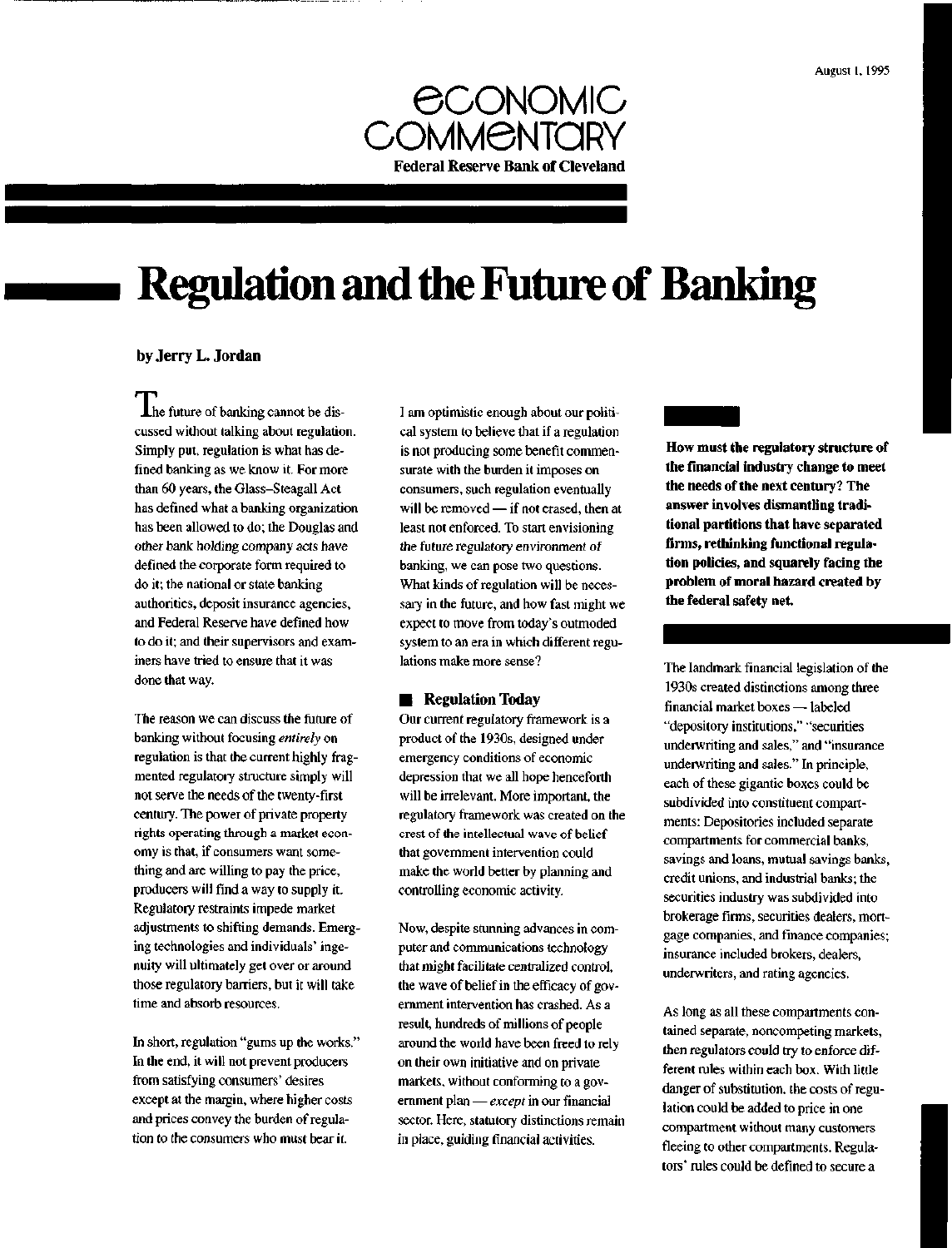public purpose thought to be superior to the results of unregulated competition within each compartment.

Today, these Glass-Steagall regulations still force depository institutions to fit themselves into one box only. Regulations are still designed as though banks do not compete with firms in the other boxes. Nevertheless, depository institutions, securities firms, and insurance companies all cater to the needs of common customers.

**• Regulation in the Future** 

Sometime in the future, these arbitrary regulatory boxes will be thrown away. Over the years, in fact, any natural walls separating financial compartments have largely fallen away, leaving increasingly flimsy partitions made up of regulatory restrictions whose major purpose was to preserve tidy compartments.

Three kinds of restrictions have been used to maintain these partitions: restrictions on price, restrictions on location, and restrictions on product. In general, price restrictions are no longer important in banking. For example, Federal Reserve Regulation Q, which set differential maximum interest rates on time and savings deposits at banks and thrifts, was dismantled between 1980 and 1986 in compliance with the Monetary Control Act.

Statutory prohibition of interest payments on demand deposits, enacted to prevent bank failures due to destructive competition, is largely irrelevant today. Increasingly, with everyone wired together by telecommunication networks, the ability to access interest-bearing credit balances on the books of every reputable firm will make useless any arbitrary definition of a "deposit."

Regulatory restrictions on location also are a dead issue for the future of financial services. Under the provisions of last year's Riegle bill, almost-universal interstate branch banking will be possible and seems likely after 1997, unless an unexpectedly large number of state legislatures vote to opt out.

In addition, the end of product restrictions is near. For example, a principal

argument for the separation of commercial from investment banking under the Glass-Steagall Act was that, if the two were combined, banks would use their underwriting business to repackage their bad loans as bonds, which they then would foist off on a gullible public. Neither logic nor historical evidence supports this argument. Customers are not dupes, and a bank's long-run investment in reputation is not worth throwing away for any short-term profit gained from selling bad bonds.

If there is to be any product regulation in the future, it should not follow today's approach, under which bank regulators require companies to ask permission to change what they are doing. Banks have needed permission to branch, to merge, to form a holding company, and to acquire a subsidiary or affiliate. The underlying philosophy has been, and remains, "Prove to the authorities that you should be allowed to do this."

I have a fundamental philosophical objection to this approach. Constitutionally, government is supposed to bear the burden of proof if private citizens are to be constrained from following the dictates of self-interest. Instead, banking regulation forces private citizens to bear the burden of proof that they be permitted to act in their own self-interest.

We should put the shoe on the other foot. Adopt an information approach, closer to that of the Securities and Exchange Commission (SEC). Let firms notify regulators of an innovation, then let the regulator take the initiative to intervene within a reasonable time with a demonstration that costs exceed benefits. Let the public record and accounting statements reveal what firms are doing and how well they're performing in the market. This is not heresy. Other nations do it in banking, and in this country, regulators outside of banking do it. We're not in the 1930s—let producers take responsibility for what they do.

#### **Functional Regulation**

Doing away with Glass-Steagall boxes will not clean the future regulatory slate entirely. The legal framework of finance and commerce will remain, including

laws that discourage fraud and misrepresentation, guard against anticompetitive practices, and require timely release of accurate information.

It is less obvious what to expect about so-called "functional regulation" in the future. Functional regulations are those rules unique to each of the Glass-Steagall boxes and compartments. Examples are SEC shelf registration in the securities box, reserve requirements in the banking box, and policy reserves in the insurance box.

Reserve requirements provide a good example of a functional regulation moving toward extinction because its costs exceed its benefits. Reserve requirement levels have been reduced repeatedly over the past 60 years, just as developments in computer technology have made them cheaper to avoid.

The potency of a functional regulation should be expected to decline when costs rise relative to benefits. This may seem to be an encouraging lesson about the rationality of our regulatory world. Note, however, that rationality prevails only in the present. No matter how convincing the initial case for adopting a regulation may be, it must be reassessed continuously. Sunset provisions are the effective way to ensure reassessment: Let regulations lapse on a known date unless proponents can muster new evidence of a net benefit.

**• Regulation and Moral Hazard** 

It might be nice to stop here, saying that we should look forward to an unregulated financial services industry in the next century. The reason I cannot stop with that is the same reason that Congress has had such difficulty in adopting financial reform legislation.

Moral hazard is the problem. It is created by the federal safety net, including Fedwire finality, the discount window, and deposit insurance. The financial structure of the future will depend largely on what is done about moral hazard.

Transactions deposit liabilities of depository institutions are a primary medium of exchange in our economy and a primary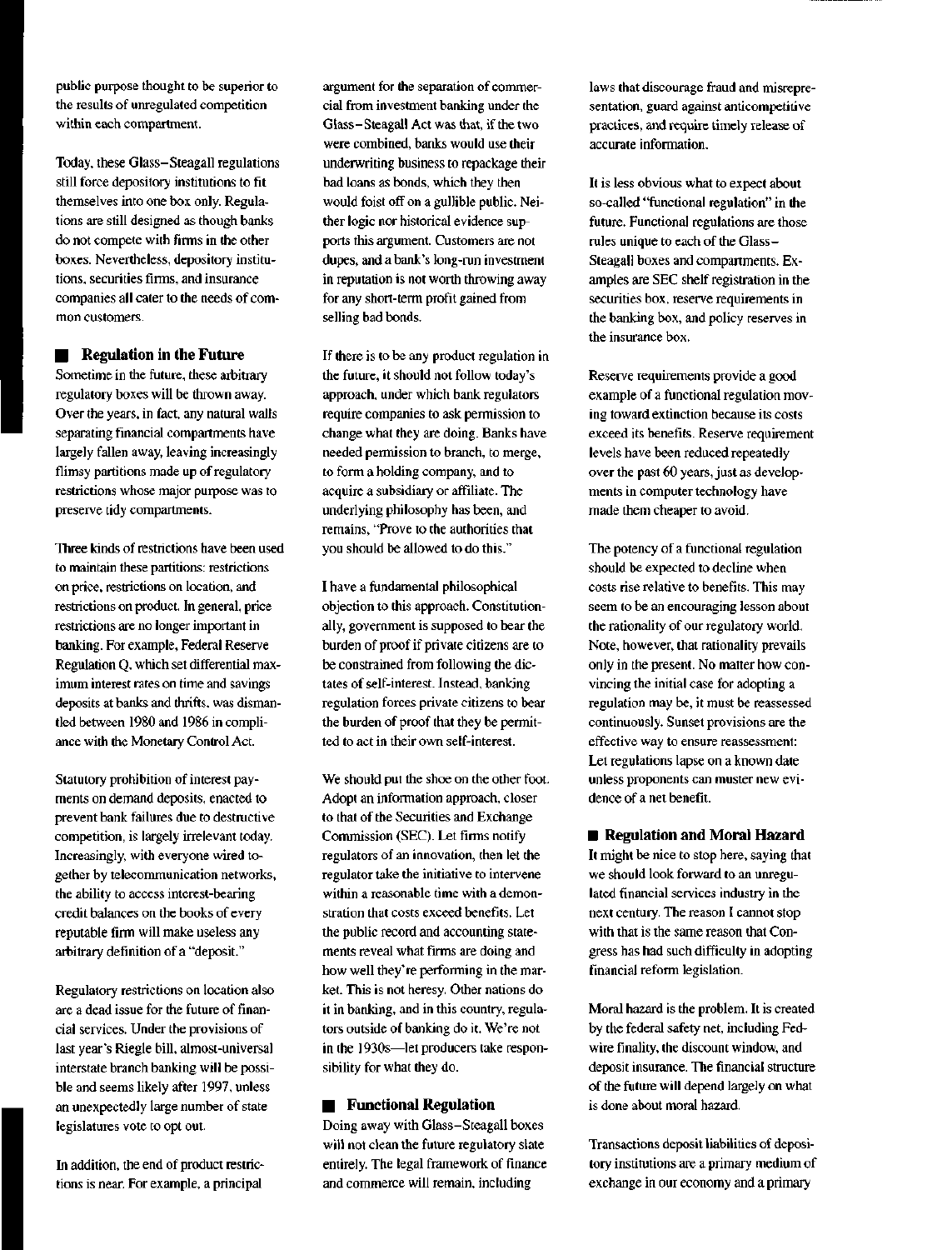store of value in our financial system. Businesses that have access to the safety net thereby are better credit risks in some ways than those without access. Lenders who give credit to those with access need not be as painstaking in their credit evaluations or can lower the risk premium they demand when lending, because they are aware that the safety net is available. In these ways, the safety net subsidizes borrowing and risk-taking by those with access.

The tough problem is how to remove restrictions between the payments business of banking and all the other businesses in which an unfettered conglomerate firm might want to engage. How can banking become part of everything else without, at one extreme, removing the safety net subsidy or, at the other extreme, extending both the safety net subsidy and prudential supervision to everything else? Between these two extreme solutions are a few more familiar suggestions:

• Proponents of "narrow banking" would charter specialized, safe banks, allowed to invest only in cash and other ultrasafe assets and to issue monetary liabilities. All other financial and nonfinancial business would be conducted from firms with no safety net available to them.

• Advocates of "firewalls" aim at a similar result. Some proposals, such as that of Jim Leach, chairman of the House Banking Committee, would allow both bank and nonbank subsidiaries within a financial services holding company. Only the bank subsidiary would have access to the safety net, with limitations on overlapping personnel and intersubsidiary transactions to limit spillovers of the safety net subsidy to other lines of business.

• Other proposals, associated with the current administration and the Office of the Comptroller of the Currency, would rely on the formation of bank subsidiaries, rather than on holding company affiliates, to carry on the nonbanking activities of a conglomerate firm. How this proposal would deal with moral hazard is unclear.

• Coinsurance is a feature that could be combined with others, as long as no bank were considered "too big to fail." Coinsurance would pull back from 100 percent insurance of deposits within the current \$100,000 per account limit. Instead, starting at zero or more, depositors would absorb a portion of any loss. This would reintroduce into deposit markets some of the discipline that safety net guarantees have removed.

**EXECUTE:** How Soon Is the Future? Some contend that this is the year for financial reform legislation. Of course, such things have been said before, but all we saw were piecemeal revisions. Last year's interstate branching legislation was perhaps the most substantial change since Glass-Steagall.

I do see reasons, however, for thinking that the current Congress will enact more complete reform legislation. A number of powerful forces are at work that, in combination, suggest that something *must* happen, and soon.

First, banks, their competitors, and their customers are in the process of planning for the new interstate banking environment of 1997. But planning what? To plan effectively, they need either affirmation that existing regulatory ground rules will not be removed, or, alternatively, a sense of the extent to which financial reform will proceed. Congress can expect a lot of pressure from major players who are tired of procrastination and who need a more definitive basis on which to plan for the next five to ten years.

The second reason for expecting genuine reform is the visible disequilibrium in the regulatory framework itself. The structure dictated by the Glass-Steagall Act, which successfully prevented banks from doing new things for several decades, now seems to be disintegrating before our very eyes. The Office of the Comptroller of the Currency has made a preemptive strike at reform, suggesting that it may offer national banks substantially greater freedom to enter nonbanking lines of business through bank subsidiaries. If this effort prevails, the alwaysdelicate balance between the attractions of national and state charters will be

tipped decisively. For state charters to regain franchise value, substantial further steps will need to be taken to loosen regulatory constraints on state-chartered banks, their branches, and their holding companies.

A third reason to expect congressional reform is the deposit insurance premium issue, which in the short run is building even more insistent pressure for change than the Comptroller's initiatives. The Bank Insurance Fund (BIF) and the Savings Association Insurance Fund (SAIF) both charge close to the same premium. BIF premiums are slated to drop soon, because the insurance fund has been replenished after a severe drain a few years ago. SAIF premiums for thrift deposits, however, cannot be reduced in the foreseeable future because the SAIF insurance fund has not been replenished, and because SAIF premium income also services the bonded indebtedness of the Financing Corporation (FICO). The result is an impending 19-basis-point cost and price disadvantage for thrift deposits.

Already, the BIF/SAIF issue is having predictable results. SAIF members that are in sound condition are applying for BIF-insured bank charters in order to channel deposits to the banks. As a result, SAIF will be subjected to a fundamental shock that, if left to play itself out, would leave the fund insuring the residual deposits of institutions unable to escape. SAIF premium income would decline, and FICO bond service would be in jeopardy.

This unresolved issue illustrates a powerful disequilibrium in the financial markets today that will not be ignored. Instead, it promises to become part of the political horse-trading and congressional logrolling that will produce fundamental reform of the regulatory structure of U.S. financial markets.

Underlying all of these pressures for change is a fourth, more fundamental force. The 1930s' intellectual conceit that subdivided businesses and products into neat regulatory boxes and compartments was nothing more than that — a conceit. Changing technology alone